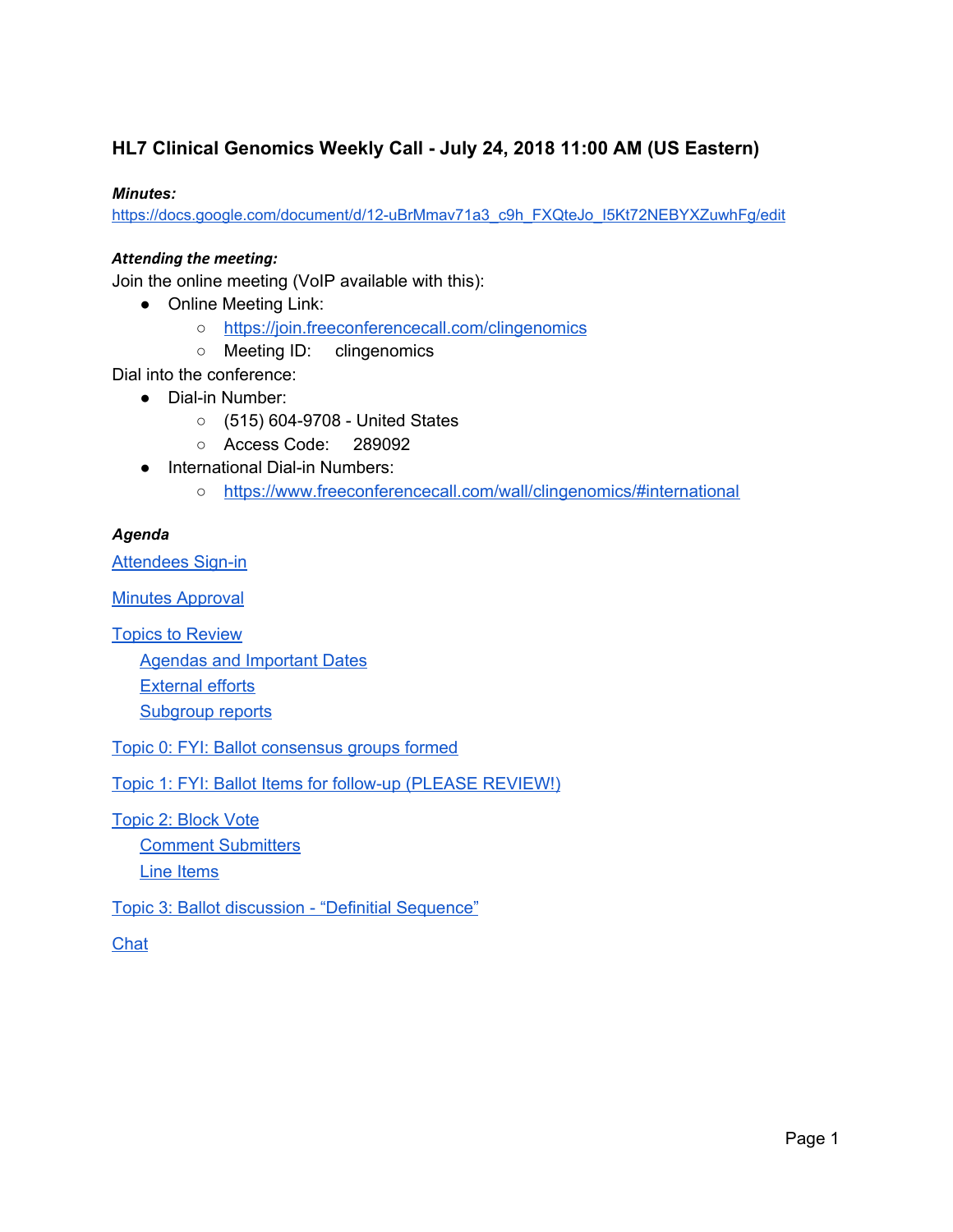# <span id="page-1-0"></span>Attendees Sign-in

(Presiding co-chair: Kevin Power - Cerner - [kpower@cerner.com](mailto:kpower@cerner.com) )

- 1. Dora Finkeisen MOLIT Institut Dora. Finkeisen@molit.eu
- 2. Jamie Parker Carradora Health [jamie.parker@carradora.com](mailto:jamie.parker@carradora.com)
- 3. JD Nolen Children's Mercy Hospital jnolen@cmh.edu
- 4. Andrea Pitkus [apitkus@gmail.com](mailto:apitkus@gmail.com)
- 5. Arthur Hermann Kaiser Permanente arthur.hermann@kp.org
- 6. Deepak Sharma Mayo Clinic [sharma.deepak2@mayo.edu](mailto:sharma.deepak2@mayo.edu)
- 7. Dorina Bratfalean CDISC- [dbratfalean.external@cdisc.org](mailto:dbratfalean.external@cdisc.org)
- 8. Liz Amos NLM [liz.amos@nih.gov](mailto:-liz.amos@nih.gov)
- 9. Clem McDonald NLM [clemmcdonald@nlm.nih.gov](mailto:clemmcdonald@nlm.nih.gov)
- 10. Mullai Murugan Baylor College of Medicine [murugan@bcm.edu](mailto:murugan@bcm.edu)
- 11. Bob Freimuth Mayo Clinic [freimuth.robert@mayo.edu](mailto:freimuth.robert@mayo.edu) (joined 10 min late)
- 12. Amnon Shabo (Shvo) Philips [amnon.shabo@philips.com](mailto:amnon.shabo@philips.com) (joined 30 min late)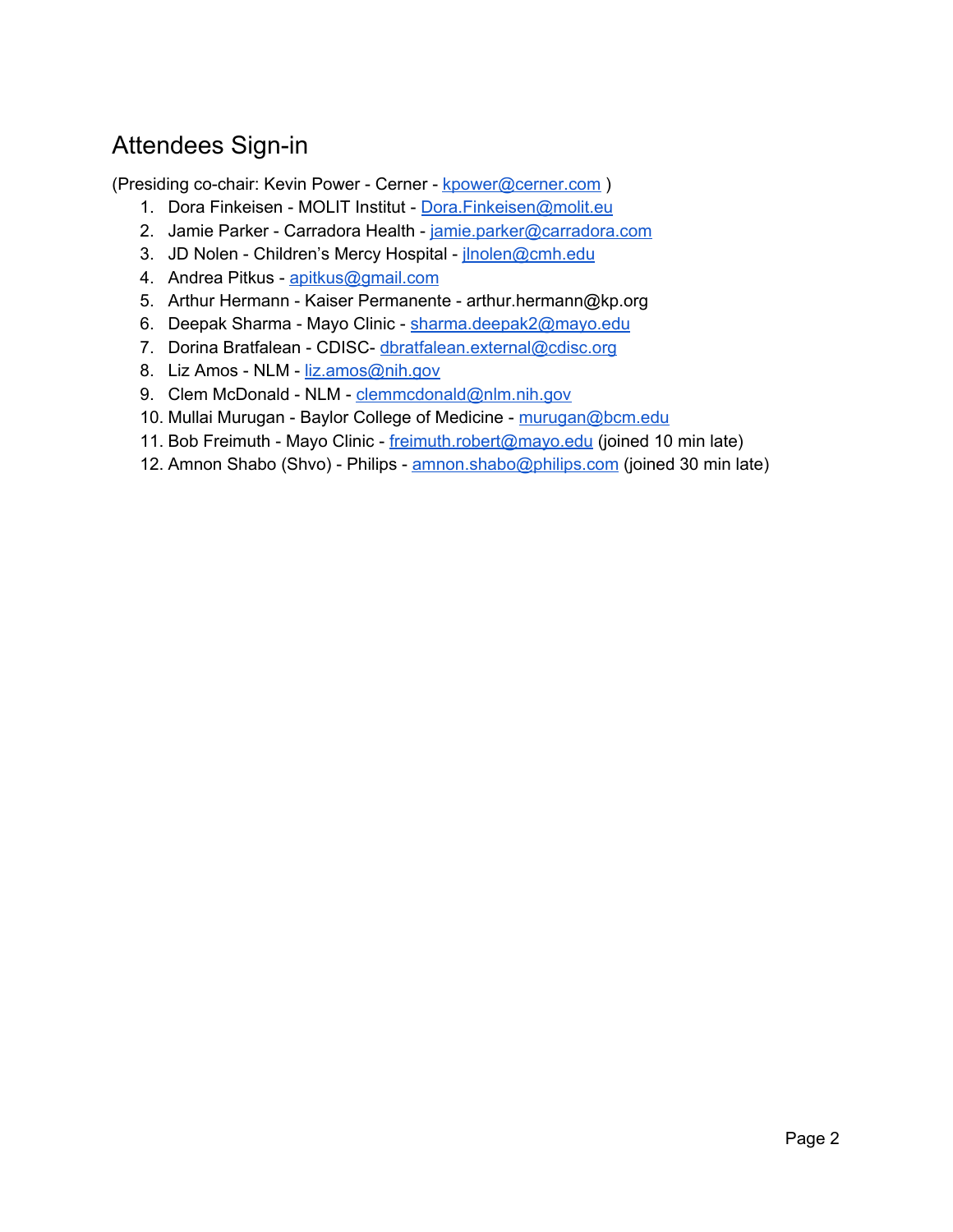# <span id="page-2-0"></span>Minutes Approval

- July 17
	- o [http://wiki.hl7.org/index.php?title=File:HL7\\_CG\\_20180717.pdf](http://wiki.hl7.org/index.php?title=File:HL7_CG_20180717.pdf)
	- motion/2nd to accept minutes Clem / Arthur
	- discussion none
	- Abstain / Nay / Yea:
		- Mullai  $(1) / (0) / (9)$
	- result motions passes

# <span id="page-2-1"></span>Topics to Review

<span id="page-2-2"></span>Agendas and Important Dates

| Date      | Co-Chair | Agenda                                                                                                                                          | <b>Important Dates</b>                                                                                                                                                                                                                                                                           |
|-----------|----------|-------------------------------------------------------------------------------------------------------------------------------------------------|--------------------------------------------------------------------------------------------------------------------------------------------------------------------------------------------------------------------------------------------------------------------------------------------------|
| 5/29/2018 | Bob M    | <b>Review WGM minutes</b><br>(note that Amnon Shabo edited<br>the minutes regarding the<br>sessions when his ballot<br>comments were discussed) |                                                                                                                                                                                                                                                                                                  |
| 6/5/2018  | Kevin    | <b>Ballot comments</b>                                                                                                                          | Jun 6 - Deadline for connectathon proposals<br>to FMG                                                                                                                                                                                                                                            |
| 6/12/2018 | Kevin    | Con call tech<br>Connectathon<br>'Variant Grouping'                                                                                             |                                                                                                                                                                                                                                                                                                  |
| 6/19/2018 | Kevin    | Con call tech<br>Connectathon<br><b>Block Vote</b><br>'Variant Grouping'                                                                        |                                                                                                                                                                                                                                                                                                  |
| 6/26/2018 | Bob M    |                                                                                                                                                 | June 27 - Connectathon Proposals<br>Due                                                                                                                                                                                                                                                          |
| 7/3/2018  |          |                                                                                                                                                 | Jul 1 - Work groups notify the FMG<br>whether they need to reballot normative<br>packages (due to substantive change),<br><b>STU resources (due to significant</b><br>refactoring) or IGs during the Sept. cycle<br>July 6 - Deadline to notify HG of<br>additions/changes to co-chair opentings |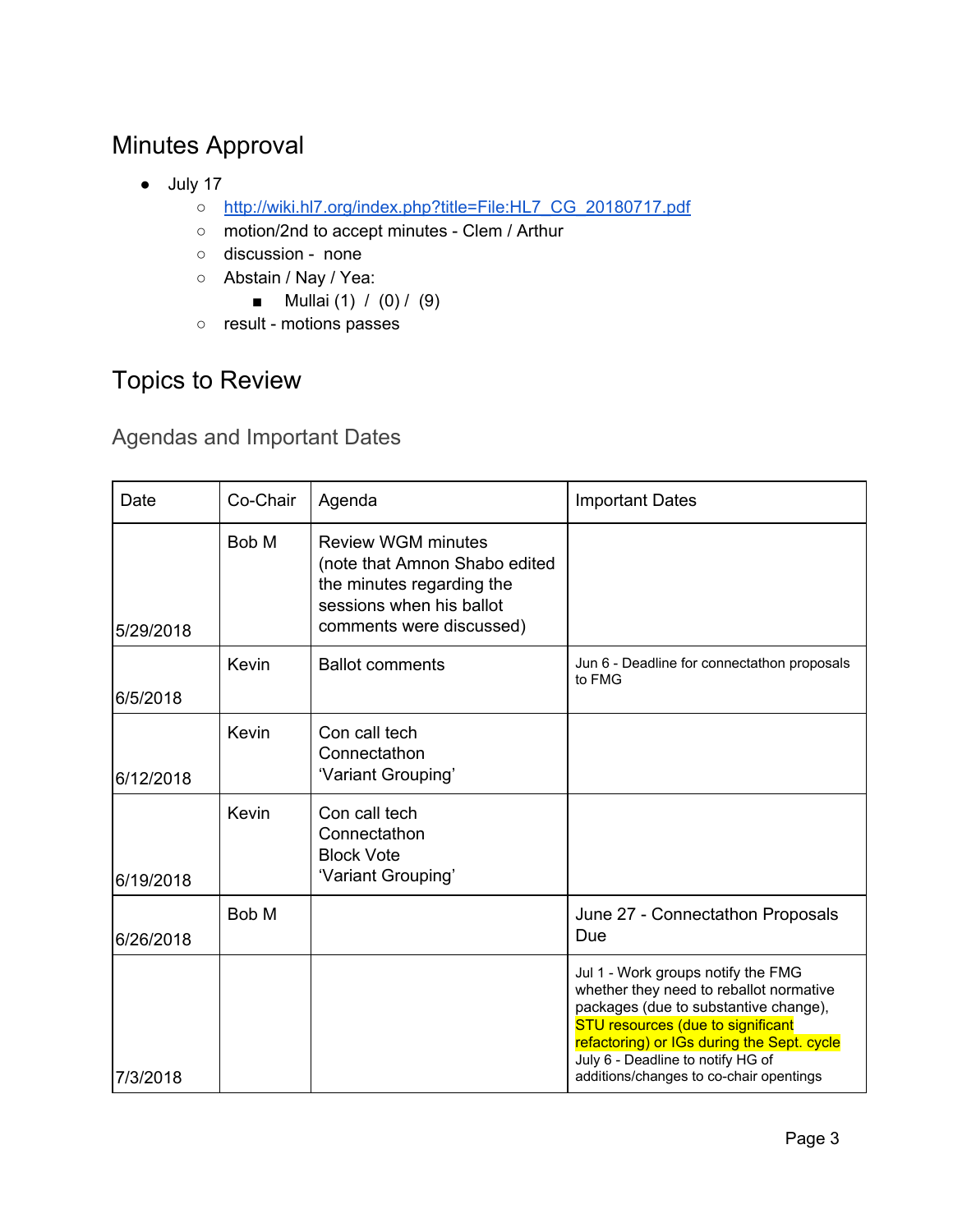| 7/10/2018                                                                                              | Bob M                              | IG block vote<br>NIB vote                               | July 11 - Call for co-chair nominations<br>July 15 - Notification of Intent to Ballot                                                                                                                                     |  |
|--------------------------------------------------------------------------------------------------------|------------------------------------|---------------------------------------------------------|---------------------------------------------------------------------------------------------------------------------------------------------------------------------------------------------------------------------------|--|
| 7/17/2018                                                                                              | Bob M                              |                                                         |                                                                                                                                                                                                                           |  |
| 7/24/2018                                                                                              | Kevin                              | <b>Consensus Groups</b><br><b>Definitional Sequence</b> | July 23 - formation of consensus groups                                                                                                                                                                                   |  |
| 7/31/2018                                                                                              | Bob F                              |                                                         | Aug 5 - Reconciliation packages must be<br>posted by this date at the absolute latest<br>Aug 10: All substantive reconciliation<br>applied. FHIR Core is frozen, limited QA<br>process for content subject to ballot only |  |
| 8/7/2018                                                                                               | (Bob M<br>unavailab<br>$ e\rangle$ |                                                         | Aug 10 - close to co-chair nominations                                                                                                                                                                                    |  |
| 8/14/2018                                                                                              |                                    |                                                         | Aug 17: Pre-ballot (and connectathon)<br>content freeze. Publication process begins,<br>including ensuring that content is<br>appropriately flagged for ballot status and<br>there are no last minute QA issues           |  |
| 8/21/2018                                                                                              |                                    |                                                         | Aug 24 - ballot opens for voting                                                                                                                                                                                          |  |
| 8/28/2018                                                                                              | Bob M                              |                                                         |                                                                                                                                                                                                                           |  |
| 9/4/2018                                                                                               | Bob F                              |                                                         |                                                                                                                                                                                                                           |  |
| 9/11/2018                                                                                              |                                    |                                                         |                                                                                                                                                                                                                           |  |
| 9/18/2018                                                                                              | Bob M                              |                                                         |                                                                                                                                                                                                                           |  |
| 9/25/2018                                                                                              |                                    |                                                         |                                                                                                                                                                                                                           |  |
| 32 <sup>nd</sup> Annual Plenary & Working Group Meeting<br>Sep 29, 2018 to Oct 5, 2018 - Baltimore, MD |                                    |                                                         |                                                                                                                                                                                                                           |  |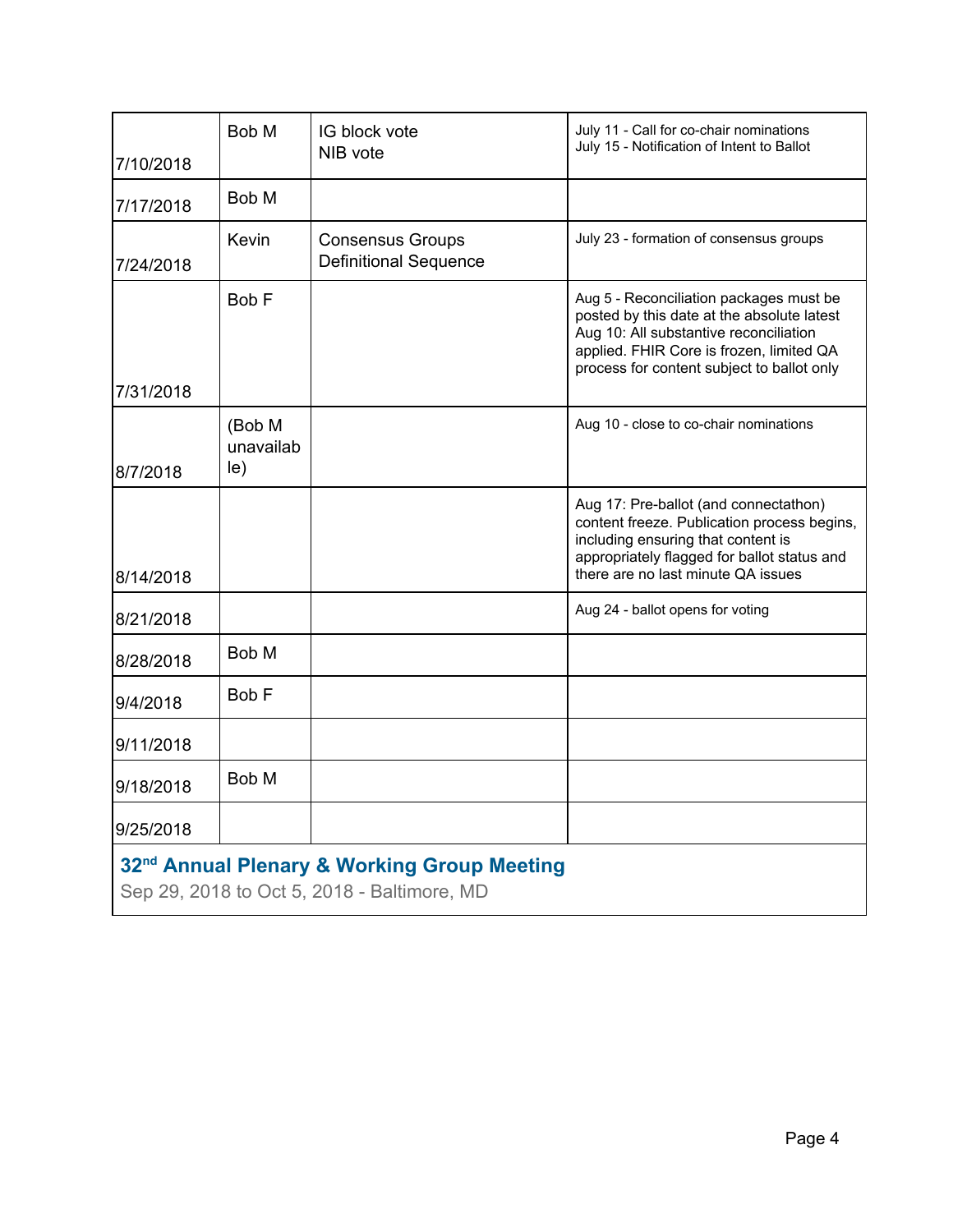### <span id="page-4-0"></span>External efforts

- GA4GH Genomic Knowledge Standards (GKS) (leads: Bob Freimuth, Andy Yates)
	- Variant Representation (formerly VMC)
		- Work continues on two fronts: we are finishing up the last pieces to the 0.2 release (lead by Reece Hart) and we are extending the model to support complex variants (e.g., fuzzy ends) (lead by Larry Babb/Tristan Nelson)
	- Variant Annotation
		- Collecting use cases, prioritizing for modeling work
- DIGITiZe (aka National Academies) (Grant Wood, JD Nolen)
	- ○
- ClinGen/ClinVar (Larry Babb, Bob Freimuth)
- CDISC PGx (Dorina B.)
- $\circ$
- ONC Sync for Genes (Bob Freimuth)
	- Pilot sites are planning/implementing their respective use cases. ONC will be encouraging their participation in both the Sept 2018 and Jan 2019 FHIR Connectathons.
	- ONC 2nd Interoperability Forum (August 6th- 8th, 2018 in Washington, DC)
	- https://www.healthit.gov/news/events/oncs-2nd-interoperability-forum

### <span id="page-4-1"></span>Subgroup reports

- IM (Bob F)
	- [https://docs.google.com/document/d/1azKiQdhAQKuHhxAznEp8141FLdFLACIu8MzF2Lx](https://docs.google.com/document/d/1azKiQdhAQKuHhxAznEp8141FLdFLACIu8MzF2LxADxg/edit#) [ADxg/edit#](https://docs.google.com/document/d/1azKiQdhAQKuHhxAznEp8141FLdFLACIu8MzF2LxADxg/edit#)
		- Working on getting documentation together for 1st draft of model (first 4 submodels only), will present at next IM call on Thursday and post for comments
		- Link to docs will be circulated after next IM call
		- Initial work will be presented at a Tuesday call after comments are received
- FHIR (Gil)
	- [https://docs.google.com/document/d/1FGCQRtxJKyHhnC1uB\\_t4sJZ9yXbLMGOqPXHPr](https://docs.google.com/document/d/1FGCQRtxJKyHhnC1uB_t4sJZ9yXbLMGOqPXHPr5tSLLQ/edit#heading=h.zfi9l8jfe4la) [5tSLLQ/edit#heading=h.zfi9l8jfe4la](https://docs.google.com/document/d/1FGCQRtxJKyHhnC1uB_t4sJZ9yXbLMGOqPXHPr5tSLLQ/edit#heading=h.zfi9l8jfe4la)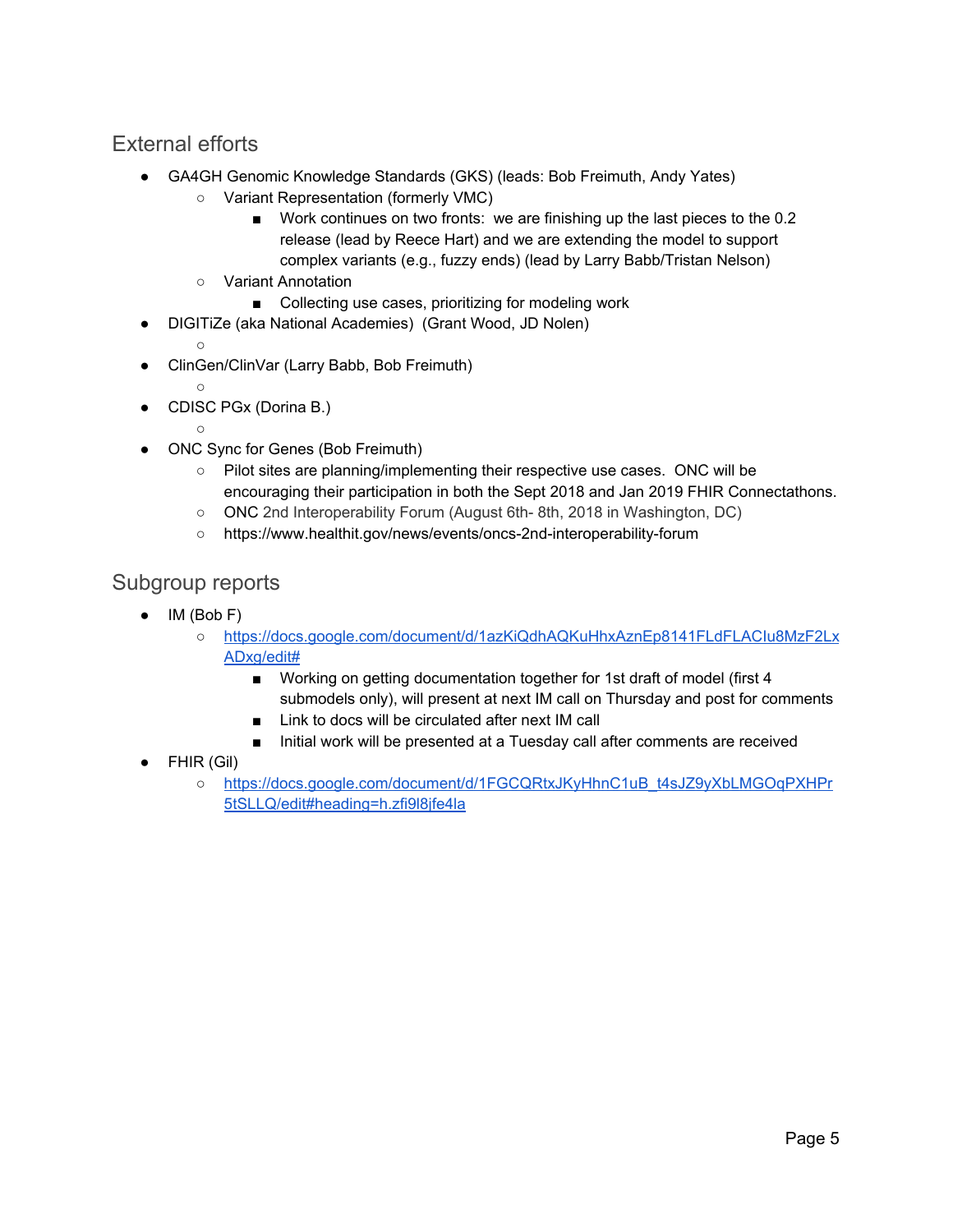# <span id="page-5-0"></span>Topic 0: FYI: Ballot consensus groups formed

<span id="page-5-1"></span><http://www.hl7.org/ctl.cfm?action=ballots.home>

# Topic 1: FYI: Ballot Items for follow-up (PLEASE REVIEW!)

#### [gForge](https://gforge.hl7.org/gf/project/fhir/tracker/?action=TrackerItemBrowse&tracker_id=677&querynav=%2Fgf%2Fproject%2Ffhir%2Ftracker%2F%3Faction%3DTrackerItemBrowse%26tracker_id%3D677%26forget_query%3D1&quickquery=1&tracker_item_id=&summary=&submitted_by=&priority=&assigned_to=&extra_field%5B4214%5D=&extra_field%5B4215%5D=&extra_field%5B4060%5D=&extra_field%5B3631%5D=&extra_field%5B3807%5D=&extra_field%5B3808%5D=&extra_field%5B3628%5D=13106&extra_field%5B3626%5D=&extra_field%5B4065%5D=&extra_field%5B4092%5D=&extra_field%5B4063%5D=&extra_field%5B4062%5D=&extra_field%5B2415%5D=14137&extra_field%5B4252%5D=&extra_field%5B3633%5D=&extra_field%5B3969%5D=&extra_field%5B4069%5D=&extra_field%5B4066%5D=&extra_field%5B4071%5D=&extra_field%5B3632%5D=&sortcol=last_modified_date&sortord=DESC) Query

Clem (7) Amnon Shvo (4) Bob Dolin (3) Gil (2) Bob Milius (1) Lloyd McKenzie (1) Ling Teng (1)

## <span id="page-5-2"></span>Topic 2: Block Vote

### <span id="page-5-3"></span>**Comment Submitters**

- Amnon Shabo
- Bob Dolin
- Clement McDonald
- Joel Schneider
- Kevin Power

### <span id="page-5-4"></span>**Line Items**

[16088](http://gforge.hl7.org/gf/project/fhir/tracker/?action=TrackerItemEdit&tracker_item_id=16088) Genetic+Impact+named+Medication+Impact+in+Structure+Definition (Kevin Power) **Persuasive** 

[16112](http://gforge.hl7.org/gf/project/fhir/tracker/?action=TrackerItemEdit&tracker_item_id=16112) relatedArtifact+shows+too+many+possible+types (Kevin Power) Persuasive [16194](http://gforge.hl7.org/gf/project/fhir/tracker/?action=TrackerItemEdit&tracker_item_id=16194) revise+example+usage+of+HLA+nomenclature+code+system (Joel Schneider) **Persuasive** 

 Minor+technical+detail+in+CG+IG+background+section (Bob Dolin) Persuasive Minor+technical+detail+-+assembly+vs.+alignment (Bob Dolin) Persuasive Change+%22generic%22+-%3E+%22normal%22+-+2018-May+Genomics+%2311 (Clement McDonald) Persuasive

[16888](http://gforge.hl7.org/gf/project/fhir/tracker/?action=TrackerItemEdit&tracker_item_id=16888) transport+and+document+paradigm+-+2018-May+Genomics+%2362 (Amnon Shabo) **In Person** Persuasive

[16240](http://gforge.hl7.org/gf/project/fhir/tracker/?action=TrackerItemEdit&tracker_item_id=16240) Several+unclear+names+on+the+DescribeVariant+diagram+compared+to+profile (Kevin Power) Persuasive with Mod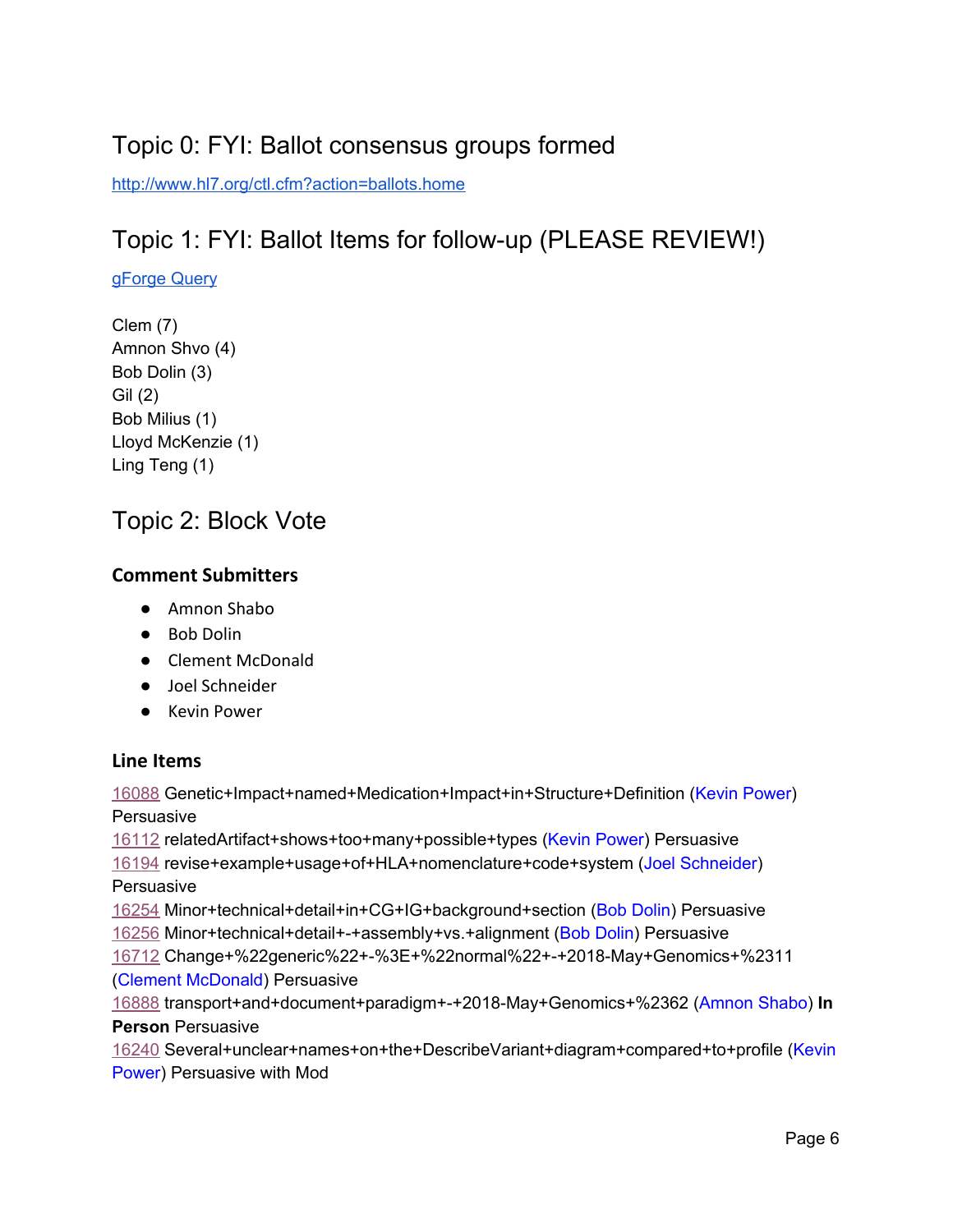[16257](http://gforge.hl7.org/gf/project/fhir/tracker/?action=TrackerItemEdit&tracker_item_id=16257) Minor+technical+detail+-+italicize+class+name+in+diagram (Bob Dolin) Persuasive with Mod

[16268](http://gforge.hl7.org/gf/project/fhir/tracker/?action=TrackerItemEdit&tracker_item_id=16268)

Minor+technical+detail+-+align+ToC%2C+Profile+names%2C+and+class+labels+in+diagram (Bob Dolin) Persuasive with Mod

- motion/2nd to accept block Clem / Bob F
- discussion None
- Abstain / Nay / Yea:
	- Mullai (1) / (0) / (10)
- result motion passes

## <span id="page-6-0"></span>Topic 3: Ballot discussion - "Definitional Sequence"

Ballot [comments](https://gforge.hl7.org/gf/project/fhir/tracker/?action=TrackerItemBrowse&tracker_id=677&querynav=%2Fgf%2Fproject%2Ffhir%2Ftracker%2F%3Faction%3DTrackerItemBrowse%26tracker_id%3D677%26forget_query%3D1&quickquery=1&tracker_item_id=&summary=&submitted_by=&priority=&assigned_to=&extra_field%5B4214%5D=&extra_field%5B4215%5D=&extra_field%5B4060%5D=&extra_field%5B3631%5D=&extra_field%5B3807%5D=&extra_field%5B3808%5D=&extra_field%5B3628%5D=13106&extra_field%5B3626%5D=&extra_field%5B4065%5D=&extra_field%5B4092%5D=&extra_field%5B4063%5D=15767&extra_field%5B4062%5D=&extra_field%5B2415%5D=&extra_field%5B4252%5D=&extra_field%5B3633%5D=&extra_field%5B3969%5D=&extra_field%5B4069%5D=&extra_field%5B4066%5D=&extra_field%5B4071%5D=&extra_field%5B3632%5D=&sortcol=last_modified_date&sortord=DESC)

General approach for May Ballot comments:

- NOT change Sequence to definitional
- Defer at least some discussion to next ballot cycle

VMC Spec (for those that

wanted to see the definitions of entities):

[https://docs.google.com/document/d/12E8WbQlvfZWk5NrxwLytmympPby6vsv60RxCe](https://docs.google.com/document/d/12E8WbQlvfZWk5NrxwLytmympPby6vsv60RxCeD5wc1E/edit#heading=h.4e32jj4jtmsl) [D5wc1E/edit#heading=h.4e32jj4jtmsl](https://docs.google.com/document/d/12E8WbQlvfZWk5NrxwLytmympPby6vsv60RxCeD5wc1E/edit#heading=h.4e32jj4jtmsl)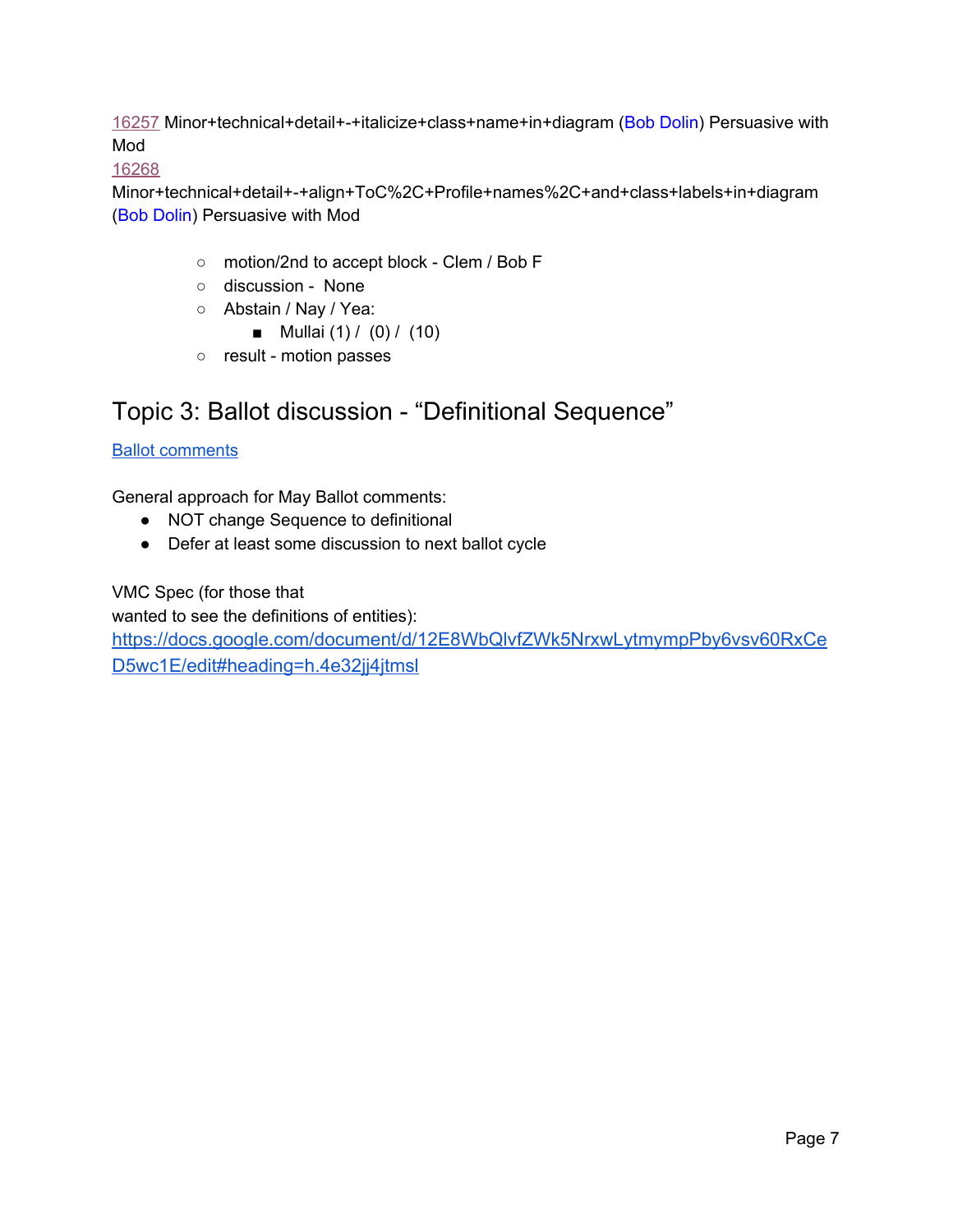<span id="page-7-0"></span>Chat